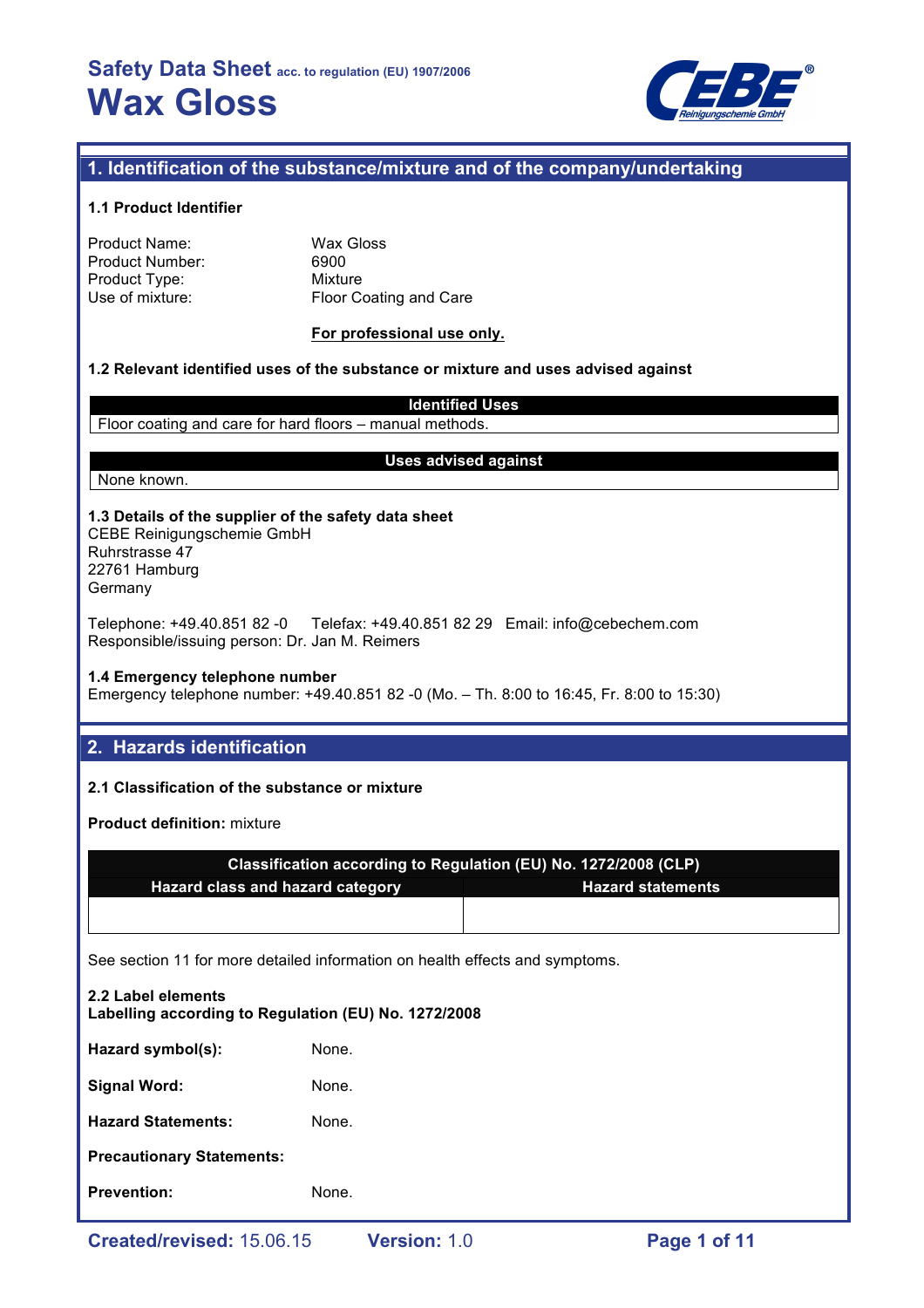

| <b>Reaction:</b> | None. |
|------------------|-------|
| Storage:         | None. |
| Disposal:        | None. |

**Additional labelling elements:** None.

### **2.3 Other hazards**

**Other hazards that do not lead to a classification:** Not applicable.

## **3. Composition/information on ingredients**

#### **3.2 Mixtures**

| <b>Hazardous</b><br><b>Components</b>                                    | <b>Identifiers</b> | $Wt.-%$ | <b>Classifcation</b><br>(EU) 1272/2008 |  |  |
|--------------------------------------------------------------------------|--------------------|---------|----------------------------------------|--|--|
|                                                                          |                    |         |                                        |  |  |
| See section 16 for the full wording of the above mentioned H-statements. |                    |         |                                        |  |  |

At the time of creation of this data sheet no further ingredients were classified as hazardous to health or environment or were contained in concentrations that did not mandate their mention in this section.

# **4. First aid measures**

#### **4.1 Description of first aid measures**

**Eye contact**: Immediately flush eyes with plenty of water, occasionally lifting the upper and lower eyelids. Check for and remove any contact lenses. In case of irritation consult a physician.

**Inhalation**: Remove victim to fresh air and keep at rest in a position comfortable for breathing. Get medical attention if symptoms occur.

**Skin contact:** Flush contaminated skin with plenty of water. Remove contaminated clothing and shoes. Get medical attention if symptoms occur.

**Ingestion:** Rinse mouth with water. Do not induce vomiting unless directed to do so by medical personnel. Get medical attention if symptoms occur.

**Protection of first-aiders:** No action shall be taken involving any personal risk or without suitable training.

#### **4.2 Most important symptoms and effects, both acute and delayed**

#### **Potential acute health effects**

**Eye contact:** No known significant effects or critical hazards. **Inhalation:** No known significant effects or critical hazards. **Skin contact:** No known significant effects or critical hazards. **Ingestion:** No known significant effects or critical hazards.

#### **Signs / symptoms of overexposure**

**Eye contact**: No specific data. **Inhalation**: No specific data.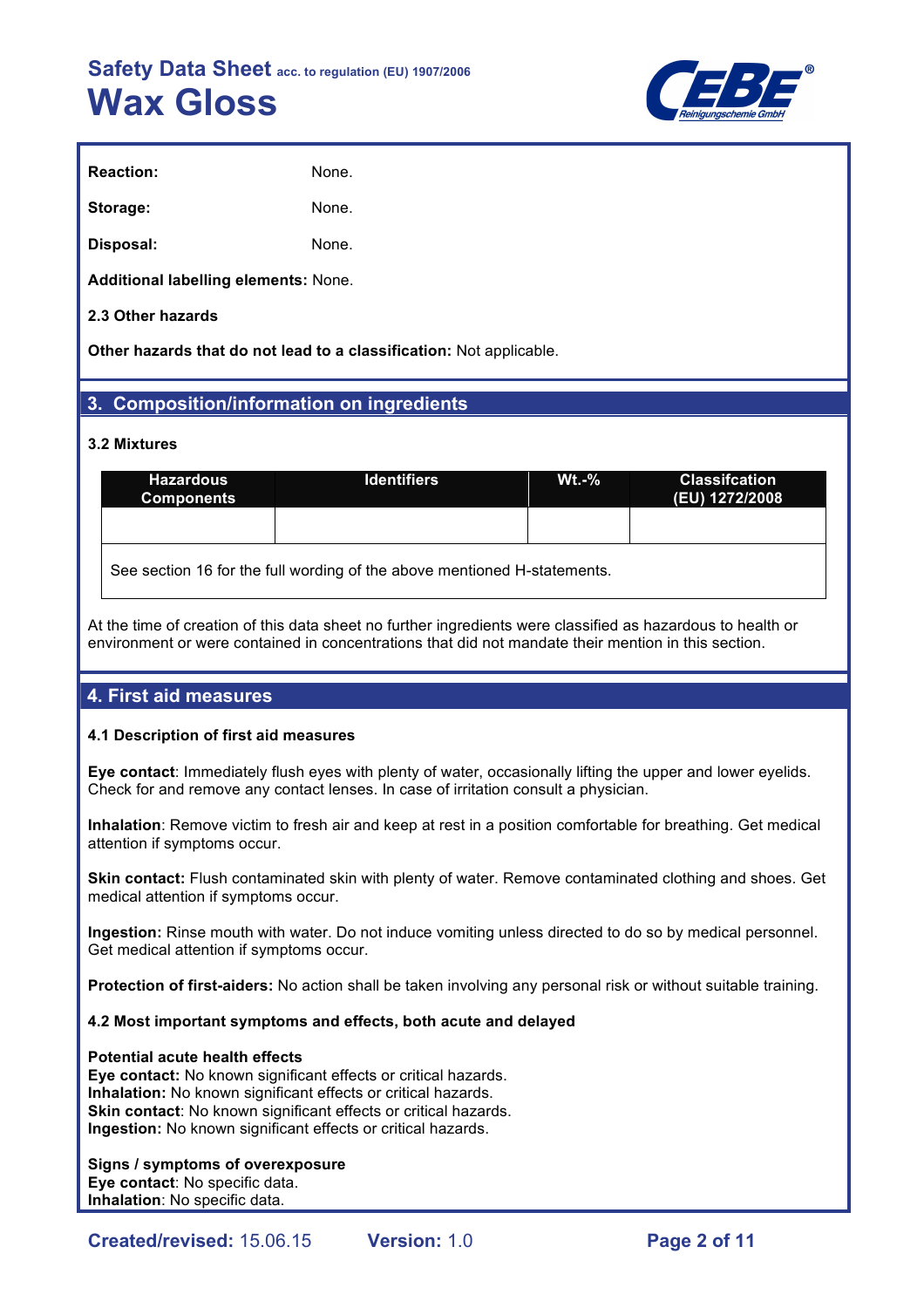

**Skin contact: No specific data. Ingestion:** No specific data.

#### **4.3 Indication of any immediate medical attention and special treatment needed**

**Indications for the physician:** Treat symptomatically. If larger amounts have been swallowed or inhaled consult specialist for poisoning.

**Special treatement:** No special treatment.

# **5. Fire fighting measures**

#### **5.1 Extinguishing media**

**Suitable extinguishing media:** Use an extinguishing agent suitable for the surrounding fire.

**Unsuitable extinguishing media:** None known.

#### **5.2 Special hazards arising from the substance or mixture**

**Hazards from the substance or mixture**: In a fire or if heated, a pressure increase will occur and the container may burst.

**Hazardous combustion products:** Decomposition products may include the following materials: carbon dioxide, carbon monoxide, oxides.

#### **5.3 Advice for firefighters**

**Special precautions for fire- fighters:** In case of fire the scene cordon immediately removing all persons from the danger area. No action shall be taken involving any personal risk or without suitable training. Move containers from fire area if safe to do so. Spray fire-exposed containers with water to cool.

**Special protective equipment for firefighters:** Fire fighters should wear proper protective equipment.

## **6. Accidental release measures**

#### **6.1 Personal precautions, protective equipment and emergency procedures**

**For persons that are not emergency technicians:** No action shall be taken involving any personal risk or without suitable training. Evacuate surrounding areas. Keep unnecessary and unprotected personnel from entering. Do not touch or walk through spilled material. Avoid breathing vapor or mist. Ensure adequate ventilation. In case of insufficient ventilation wear suitable respiratory equipment. Put on appropriate personal protective equipment.

**For first aid personel in case of emergency:** If protective equipment/clothing is needed in case of accidental release, Section 8 should be consulted for appropriate and inappropriate materials. See section 8 for further information on hygiene measures.

#### **6.2 Environmental precautions**

Avoid the proliferation and dispersal of spilled material and contact with soil, waterways, drains and sewers. Inform the relevant authorities if the product has caused environmental pollution (sewers, waterways, soil or air).

#### **6.3 Methods and materials for containment and cleaning up**

**Small amounts:** Dilute with plenty of water. Absorb with an inert material and place in an appropriate waste disposal.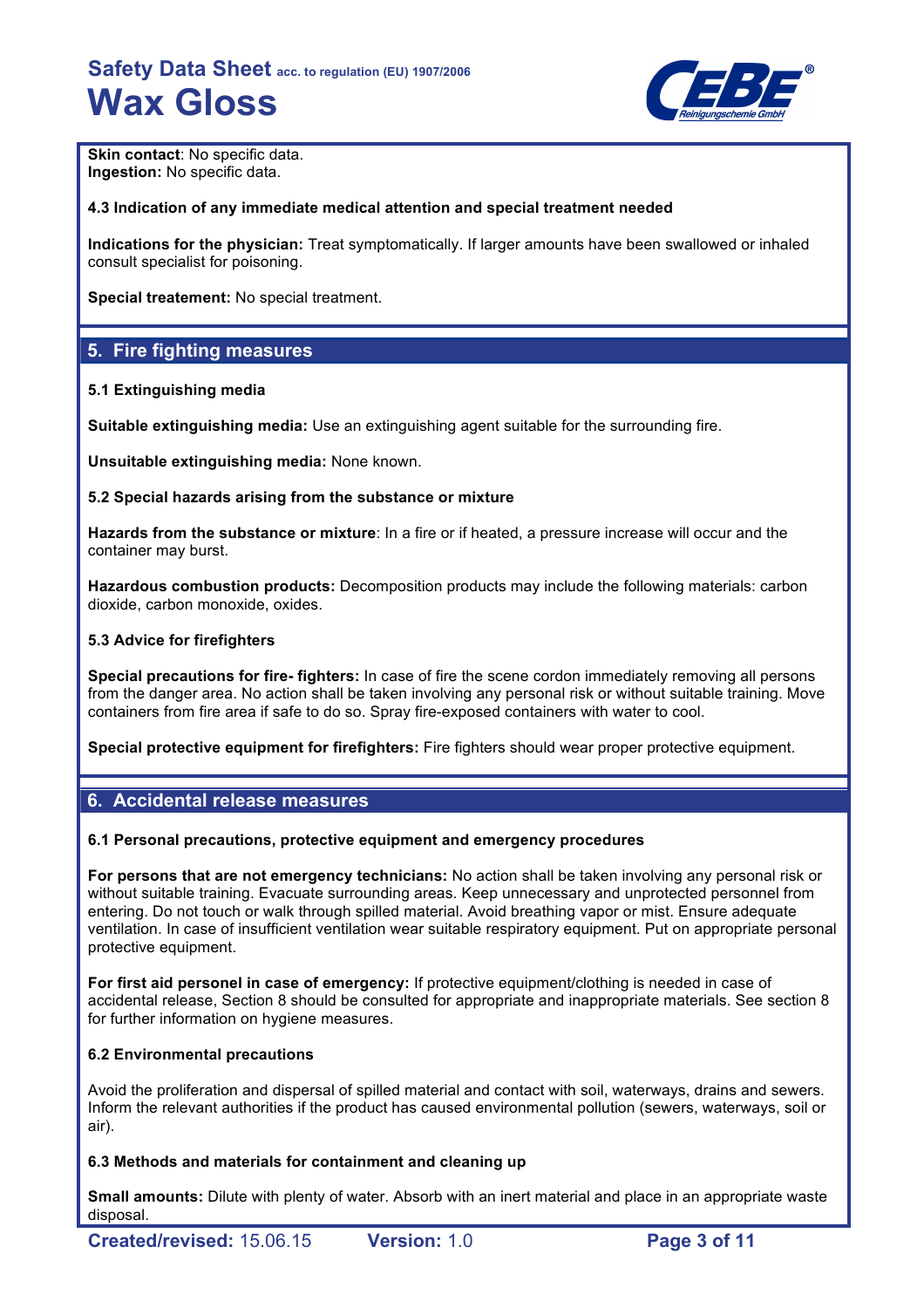

**Large amounts:** avoid entry into sewers, water courses, basements, or confined areas.Collect spilt material using non-flammable absorption agent (eg. sand, earth, vermiculite or diatomaceous earth) and hand it in for disposal according to local regulations in an appropriate container (see section 13).

### **6.4 Reference to other sections**

See Section 1 for emergency contact information. See Section 8 for information on appropriate personal protective equipment. See Section 13 for additional waste treatment information.

# **7. Handling and storage**

The information in this section contains generic advice and guidance. The list of Identified Uses in Section 1 should be consulted for any exposure scenario or when exposure scenarios on the available applicationspecific information.

### **7.1 Precautions for safe handling**

**Protective measures:** Put on appropriate personal protective equipment (see Section 8).

**Advice on general occupational hygiene:** Eating, drinking and smoking should be prohibited in areas where this material is handled, stored and processed. After use or contact with the substance immediately wash hands and face especially before eating, drinking and smoking. Remove contaminated clothing and protective equipment before entering eating areas. See Section 8 for additional information on hygiene measures.

#### **7.2 Conditions for safe storage, including any incompatibilities**

Store between the following temperatures: 0 to 40°C (32 to 104°F). Store in accordance with local regulations. Keep only in original container. Protect from direct sunlight. Store in a dry, cool and wellventilated area, away from incompatible materials (see section 10) and do not store with food and drink. Hold container tightly closed and sealed until ready to use. Containers that have been opened must be carefully resealed and kept upright to prevent leakage. Do not store in unlabelled containers. Use appropriate container to avoid environmental contamination.

## **7.3 Specific end use(s)**

**Recommendations:** No information available.

# **8. Exposure controls/personal protection**

The information in this section contains generic advice and guidance. The list of Identified Uses in Section 1 should be consulted for any exposure scenario or when exposure scenarios on the available applicationspecific information.

#### **8.1 Control parameters**

#### **Occupational exposure limit values**

**Name of substance <b>Exposure limit value** 

#### **Recommended monitoring procedures**

If this product contains ingredients with exposure limits, monitoring procedures are personal, (related to workplace) or biological monitoring may be required to determine the effectiveness of the ventilation or other control measures and / or the necessity to use respiratory protective equipment. Reference should be made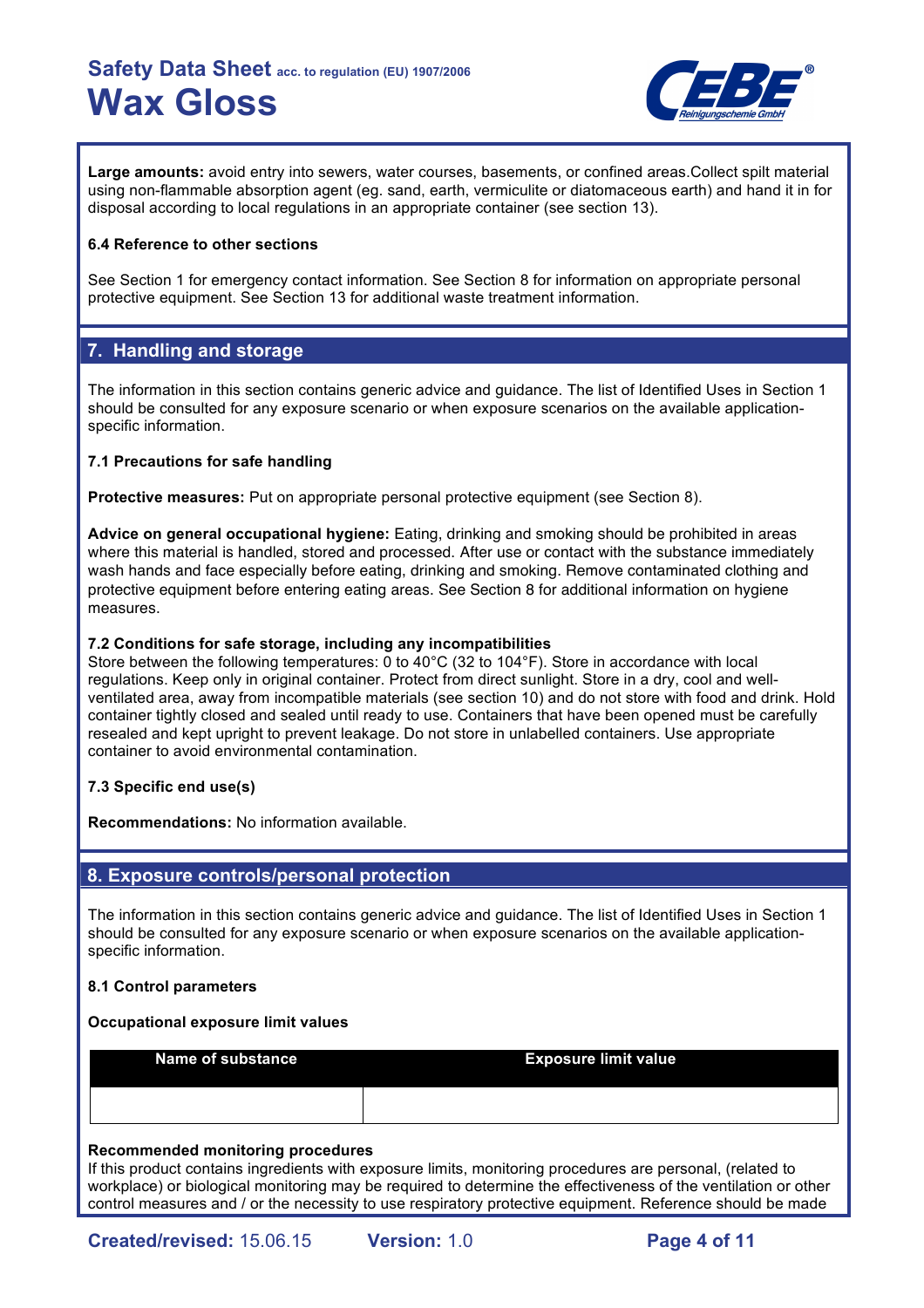

to European Standard EN 689 for methods for the assessment of exposure by inhalation to chemical agents and national guidance documents for methods for the determination of hazardous substances.

#### **Derived effect concentrations**

No Derived No Effect Levels (DNEL) – values available.

#### **Predicted effect concentrations**

No Predicted No Effect Concentrations (PNEC) available.

#### **8.2 Limitation and monitoring of exposure**

**Appropriate etechnical controls:** Use only with adequate ventilation. Process enclosures, local exhaust ventilation or other engineering controls be used to keep worker exposure to airborne contaminants below any recommended or statutory limits. The engineering controls also need to keep gas, vapor or dust concentrations below any lower explosive limits. Use explosion-proof ventilation equipment.

#### **Personal protective measures**

**Hygiene measures:** After handling chemical products and at the end of the working day as well as before eating, smoking and using the toilet thoroughly wash hands, forearms and face. Select appropriate techniques to remove potentially contaminated clothing. Wash contaminated clothing before reusing. Ensure that eyewash stations and safety showers are close to the work area.

**Eye protection / face protection (EN 166):** No special recommendations.

**Hand protection (EN 374):** No special recommendations.

**Skin protection (EN 14605):** Before handling this product the personal protective equipment should be selected on the basis of the task and the associated risks to be carried out and approved by a specialist.

**Other skin protection:** Appropriate footwear and any additional skin protection measures based on the task being performed and the risks involved and should be approved by a specialist.

**Respiratory protection (EN 143, 14387):** Under normal and intended conditions of product use no respirator is required. If workers are exposed to concentrations above the exposure limit, they must use appropriate, certified respirators.

**Thermal hazards:** Not applicable.

**Delimitation and monitoring of the environmental exposition:** Emissions from ventilation or work process equipment should be checked to ensure they comply with the requirements of environmental protection legislation. In some cases, fume scrubbers, filters or engineering modifications to the process equipment will be necessary to reduce emissions to acceptable levels.

## **9. Physical and chemical properties**

#### **9.1 Information on basic physical and chemical properties**

- **a) Appearance: Form:** liquid **Color:** white
- **b) Odor:** like acrylate
- **c) Odor threshold:** Not applicable and/or not determined for this mixture
- **d) pH:**  $9.0 \pm 0.5$  at  $20^{\circ}$ C
- **e) Freezing/melting point:** Not applicable and/or not determined for this mixture
- **f) Boiling point/boiling range:** Not applicable and/or not determined for this mixture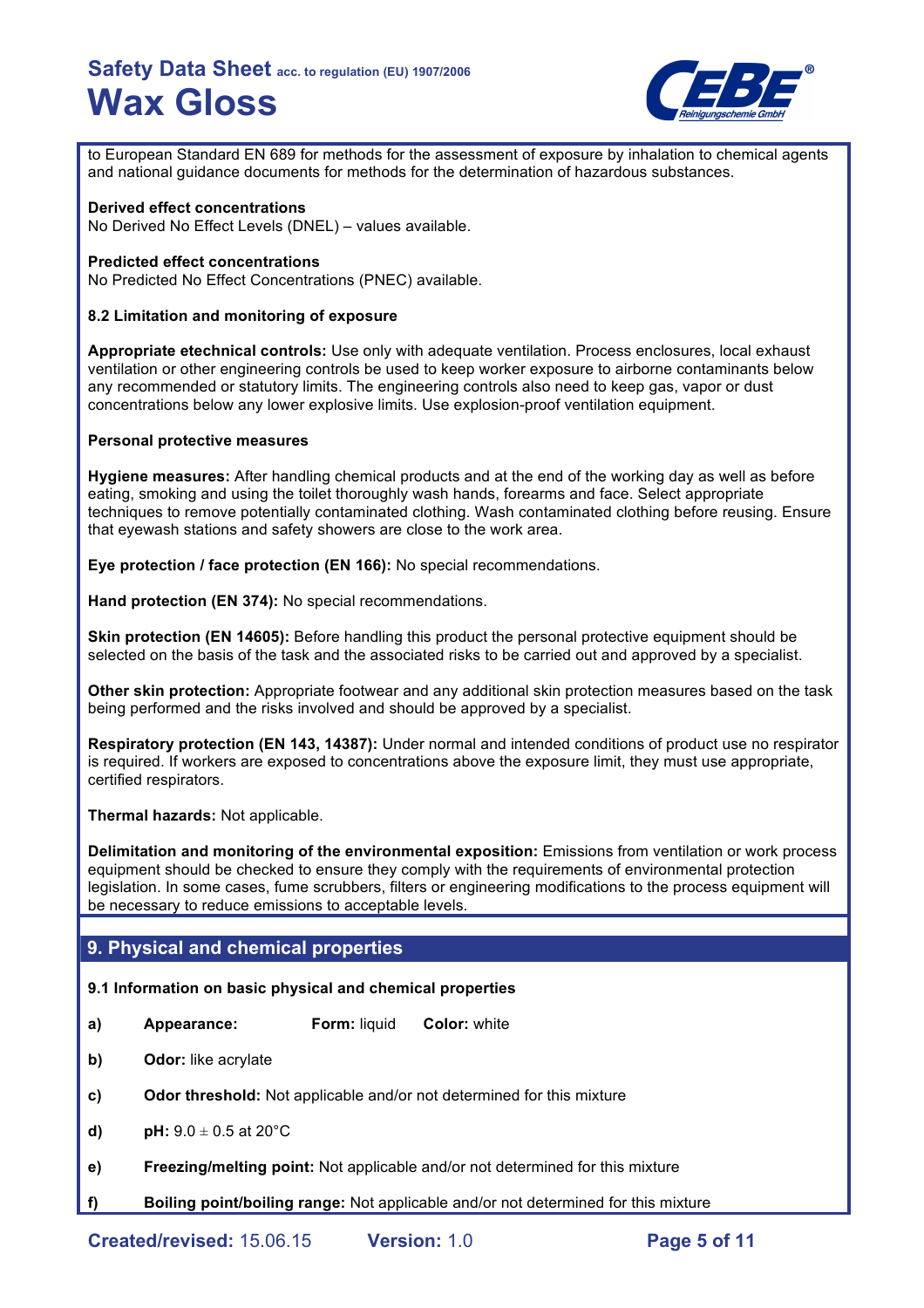

- **g) Flash point:** Not applicable and/or not determined for this mixture
- **h) Evaporation rate:** Not applicable and/or not determined for this mixture
- **i) Flammability (solid, gas):** Not applicable and/or not determined for this mixture
- **j) Upper/lower explosion limit:** Not applicable and/or not determined for this mixture
- **k) Vapor pressure:** Not applicable and/or not determined for this mixture
- **l) Relative vapor density:** Not applicable and/or not determined for this mixture
- **m) Density:** 1.000 1.020 g/cm<sup>3</sup>
- **n) Solubility** easily soluble in the following substances: water
- **o) partition coefficient:** n-octanol/water: Not applicable and/or not determined for this mixture
- **p) Ignition temperature:** Not applicable and/or not determined for this mixture
- **q) Thermal decomposition:** Not applicable and/or not determined for this mixture
- **r) Viscositiy, dynamic:** Not applicable and/or not determined for this mixture
- **s) Explosive properties:** Not applicable and/or not determined for this mixture
- **t) Oxidizing properties:** Not applicable and/or not determined for this mixture

#### **9.2 Other information**

No further information available.

## **10. Stability and reactivity**

#### **10.1 Reactivity**

For this product or its ingredients no specific test data related to reactivity are available.

#### **10.2 Chemical stability**

The product is stable.

**10.3 Possibility of hazardous reactions** Dangerous reactions will not occur under normal storage conditions and under normal use.

## **10.4 Conditions to avoid**

No specific data.

#### **10.5 Incompatible materials**

No specific data.

#### **10.6 Hazardous decomposition products**

Under normal conditions of storage and use, hazardous decomposition products should not be produced.

# **11. Toxicological information**

#### **11.1 Information on toxicological effects**

**a) acute toxicity:**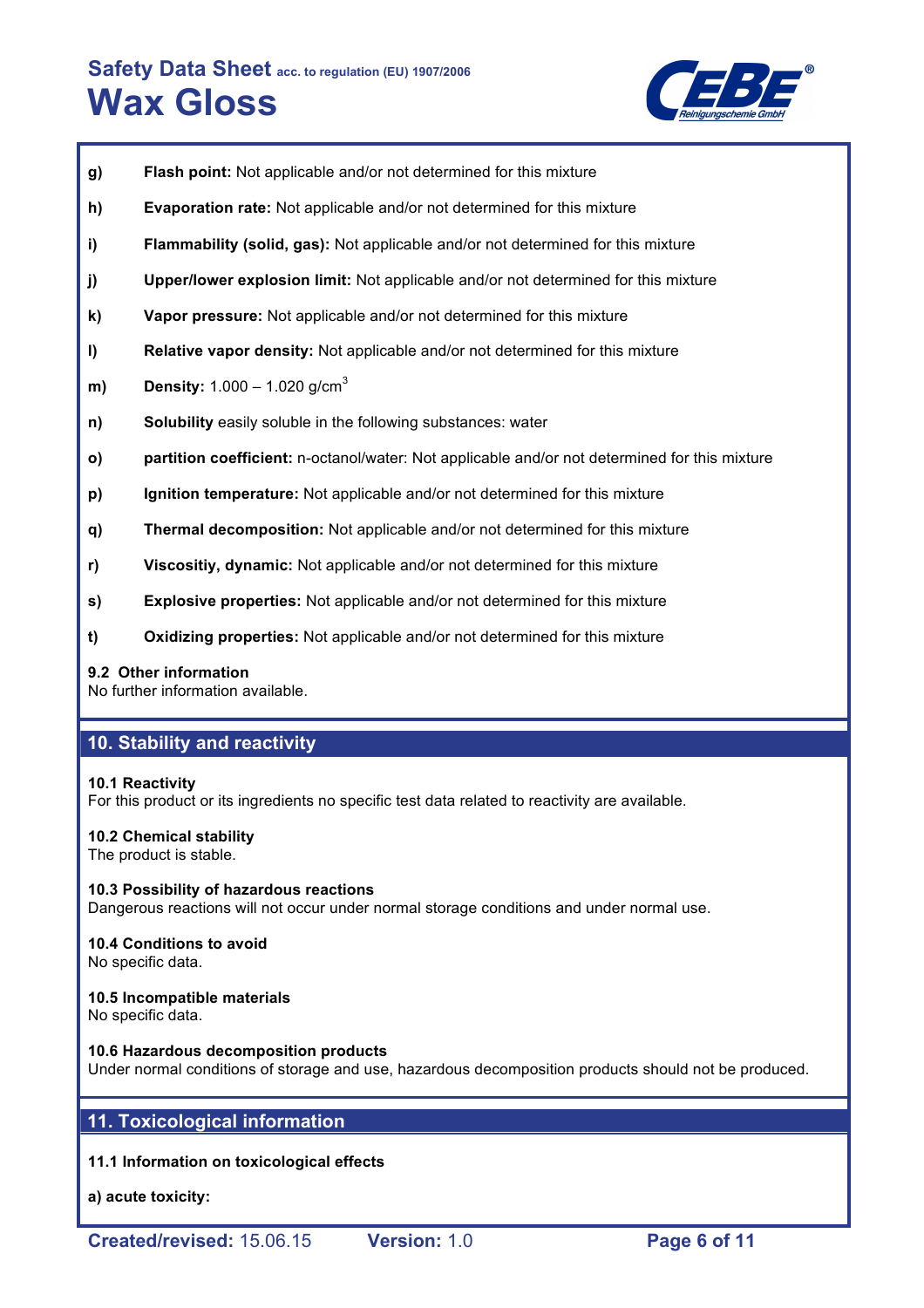**Name of**



| Nalle VI<br><b>Substance</b>                                                                                                                                                                                                                                                                                | <b>Result</b> | <b>Species</b> | <b>Dose</b>   |                   | <b>Exposition</b>  |  |  |
|-------------------------------------------------------------------------------------------------------------------------------------------------------------------------------------------------------------------------------------------------------------------------------------------------------------|---------------|----------------|---------------|-------------------|--------------------|--|--|
| Conclusion/Summary: Not determined for this mixture.                                                                                                                                                                                                                                                        |               |                |               |                   |                    |  |  |
| b) Irritation to skin; c) Irritation to eyes; d) Sensitisation                                                                                                                                                                                                                                              |               |                |               |                   |                    |  |  |
| Name of<br><b>Substance</b>                                                                                                                                                                                                                                                                                 |               |                |               |                   |                    |  |  |
|                                                                                                                                                                                                                                                                                                             | <b>Result</b> | <b>Species</b> | <b>Points</b> | <b>Exposition</b> | <b>Observation</b> |  |  |
|                                                                                                                                                                                                                                                                                                             |               |                |               |                   |                    |  |  |
| Conclusion / Summary: No known significant effects or critical hazards.                                                                                                                                                                                                                                     |               |                |               |                   |                    |  |  |
| e) Germ cell mutagenicity:<br>Conclusion / Summary: No known significant effects or critical hazards.                                                                                                                                                                                                       |               |                |               |                   |                    |  |  |
| f) carcinogenicity:<br>Conclusion / Summary: No known significant effects or critical hazards.                                                                                                                                                                                                              |               |                |               |                   |                    |  |  |
| g) reproductive toxicity:<br>Conclusion / Summary: No known significant effects or critical hazards.                                                                                                                                                                                                        |               |                |               |                   |                    |  |  |
| h) specific target organ toxicity single exposure<br>Conclusion / Summary: No known significant effects or critical hazards.                                                                                                                                                                                |               |                |               |                   |                    |  |  |
| i) specific target organ toxicity after repeated exposure<br>Conclusion / Summary: No known significant effects or critical hazards.                                                                                                                                                                        |               |                |               |                   |                    |  |  |
| j) Aspiration hazard<br>Conclusion / Summary: No known significant effects or critical hazards.                                                                                                                                                                                                             |               |                |               |                   |                    |  |  |
| <b>Teratogenicity</b><br>Conclusion / Summary: No known significant effects or critical hazards.<br>Information on the likely routes of exposure: No known significant effects or critical hazards.                                                                                                         |               |                |               |                   |                    |  |  |
| <b>Potential acute health effects</b><br>Inhalation: No known significant effects or critical hazards.<br>Ingestion: No known significant effects or critical hazards.<br>Skin contact: No known significant effects or critical hazards.<br>Eye contact: No known significant effects or critical hazards. |               |                |               |                   |                    |  |  |
| Symptoms related to the physical, chemical and toxicological characteristics<br>Inhalation: No specific data.<br>Ingestion: No specific data.<br>Skin contact: No specific data.<br>Eye contact: No specific data.                                                                                          |               |                |               |                   |                    |  |  |
| Delayed and immediate effects and also chronic effects from short and long term exposure                                                                                                                                                                                                                    |               |                |               |                   |                    |  |  |
| <b>Short term exposure</b>                                                                                                                                                                                                                                                                                  |               |                |               |                   |                    |  |  |
| <b>Potential immediate effects: Not determined for the mixture.</b><br>Potential delayed effects: Not determined for the mixture.                                                                                                                                                                           |               |                |               |                   |                    |  |  |
| Long-term exposure                                                                                                                                                                                                                                                                                          |               |                |               |                   |                    |  |  |
| Created/revised: 15.06.15                                                                                                                                                                                                                                                                                   |               | Version: 1.0   |               | Page 7 of 11      |                    |  |  |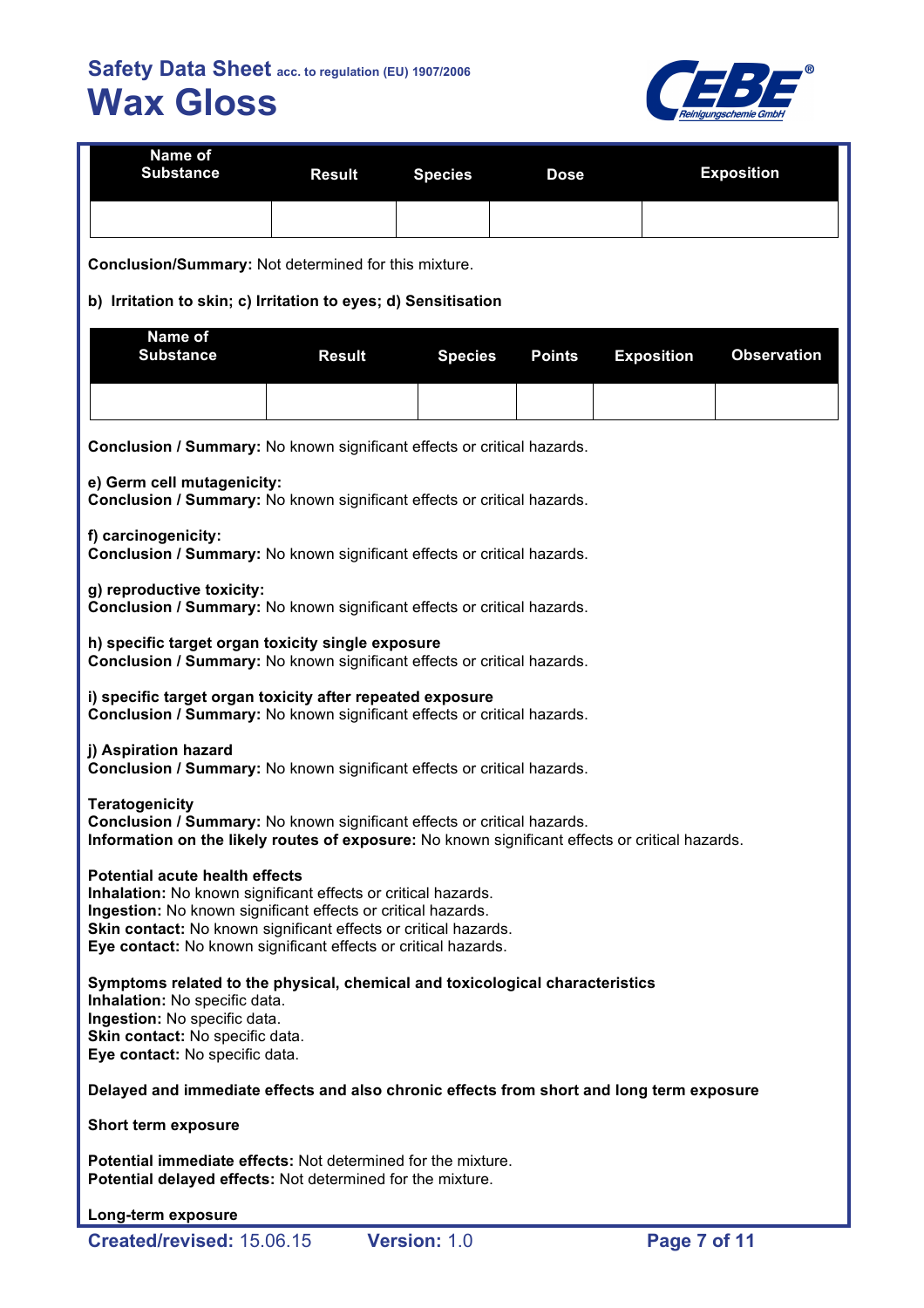

**Potential immediate effects:** Not determined for the mixture. **Potential delayed effects:** Not determined for the mixture.

#### **Potential chronic health effects**

**Conclusion / Summary:** Not determined for the mixture.

**General:** No known significant effects or critical hazards. **Carcinogenicity:** No known significant effects or critical hazards. **Mutagenicity:** No known significant effects or critical hazards. **Teratogenicity:** No known significant effects or critical hazards. **Developmental effects:** No known significant effects or critical hazards. **Fertility effects:** No known significant effects or critical hazards.

**Other information:** Not determined for the preparation.

## **12. Ecological information**

**12.1 Toxicity**

| Name of<br>substance | <b>Result</b> | <b>Species</b> | <b>Exposition</b> |
|----------------------|---------------|----------------|-------------------|
|                      |               |                |                   |

**Conclusion/Summary:** Not determined for this mixture.

#### **12.2 Persistence and degradability**

**Conclusion/Summary:** The surface active ingredients contained in this product are biologically degradable according to regulation 648/2004 EC.

**12.3 Bioaccumulative potential**

**Conclusion/Summary:** Not determined for this mixture.

**12.4 Mobility in soil**

**Partition coefficient ground/water (K<sub>OC</sub>):** Not determined for this mixture. **Mobility:** Not determined for this mixture.

**12.5 Results of PBT and vPvB assessment PBT:** not applicable **vPvB:** not applicable

**12.6 Other adverse effects** No special effects or hazards known.

## **13. Disposal considerations**

The information in this section contains generic advice and guidance. The list of Identified Uses in Section 1 should be consulted for any exposure scenario or when exposure scenarios on the available applicationspecific information.

Waste disposal according to EC Directives on waste and hazardous waste. Waste codes should be assigned by the user, preferably in collaboration with the waste disposal authorities.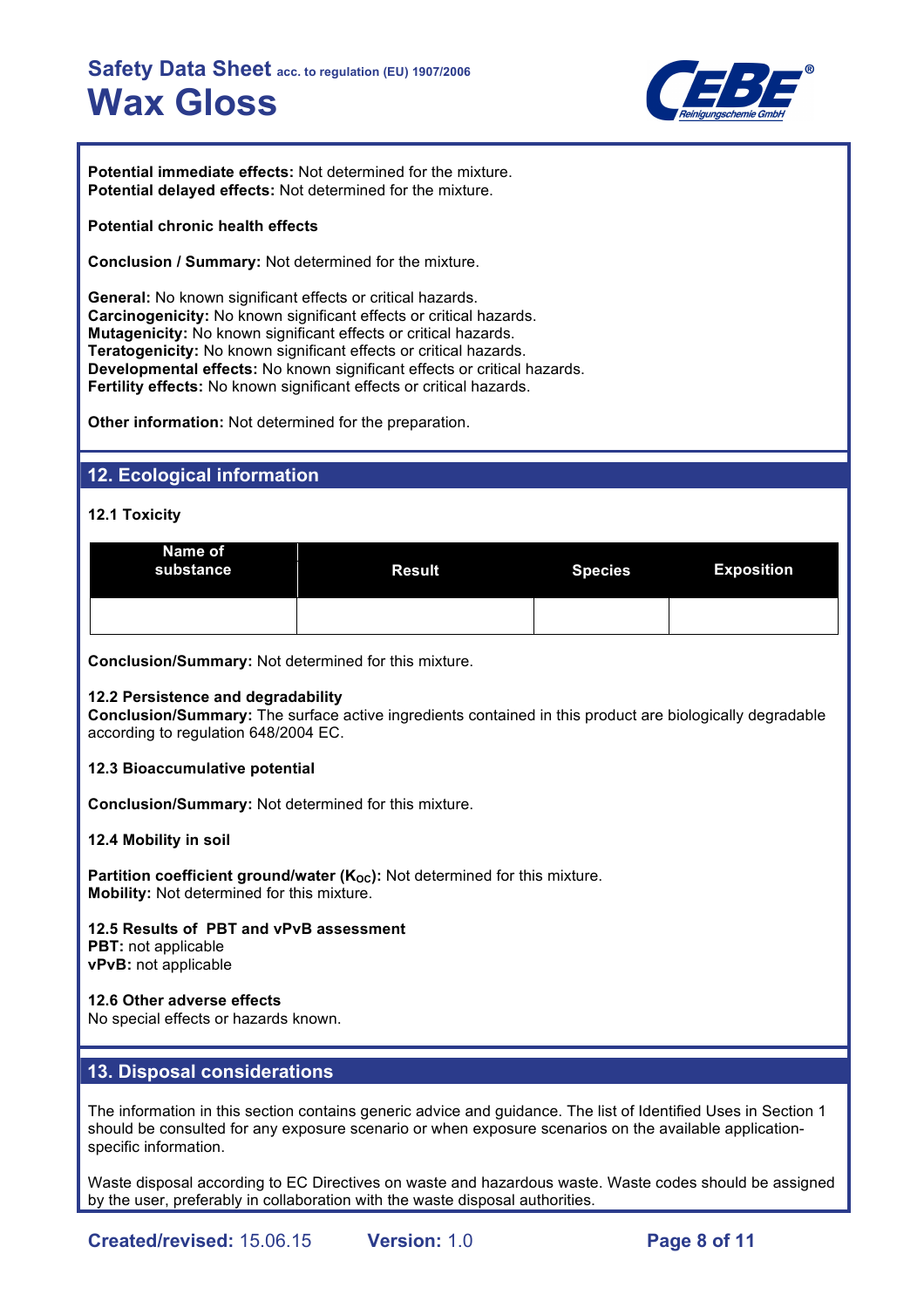

#### **13.1 Waste treatment methods**

#### **Product**

**Methods of disposal:** The generation of waste should be avoided or minimized wherever possible. Empty containers or liners may retain some product residues. Material and its container must be disposed of in a safe way. Significant quantities of waste product residue should not be disposed of via the foul sewer but processed in a suitable effluent treatment plant. Dispose of surplus and non-recyclable products via a licensed waste disposal contractor. Disposal of this product, solutions and any by-products should at all times comply with the environmental protection requirements and waste disposal legislation and the requirements of local authorities. Avoid the proliferation and dispersal of spilled material and contact with soil, waterways, drains and sewers.

**Hazardous waste:** According to the information available to the supplier at the time of creation/editing of this safety data sheet this product is not regulated as hazardous waste in the sense of EU regulation 2008/98/EC.

#### **Packaging**

**Methods of disposal:** The generation of waste should be avoided or minimized wherever possible. Waste packaging should be recycled.

**Special precautions:** This material and its container must be disposed of in a safe way. Empty containers or liners may retain some product residues. Avoid the proliferation and dispersal of spilled material and contact with soil, waterways, drains and sewers.

|                                          | <b>ADR/RID</b>           | <b>ADR/ADNR</b> | <b>IMDG</b>    | <b>IATA</b>              |
|------------------------------------------|--------------------------|-----------------|----------------|--------------------------|
| 14.1 UN Number                           | Not regulated.           | Not regulated.  | Not regulated. | Not regulated.           |
| 14.2 UN proper<br>shipping name          | $\overline{\phantom{a}}$ |                 | -              | $\overline{\phantom{0}}$ |
| 14.3 Transport<br>hazard class(es)       |                          |                 |                |                          |
| 14.4 Packing<br>group                    | -                        |                 | -              | $\overline{\phantom{0}}$ |
| 14.5<br>Environmental<br>hazards         | No.                      | No.             | No.            | No.                      |
| 14.6 Special<br>precautions for<br>iuser | None.                    | None.           | None.          | None.                    |

# **14. Transport information**

**14.7 Transport in bulk according to Annex II of MARPOL 73/78 and the IBC Code** Not applicable.

**Multiplier according to ADR / RID 1.1.6.3:** Not applicable.

**Tunnel restriction code:** Not applicable.

# **15. Regulatory information**

**15.1 Safety, health, and environmental regulations/legislation specific for the substance/mixture**

**EC-Regulation Nr. 1907/2006 (REACh)**

**Appendix XIV - Index of substances that require permission**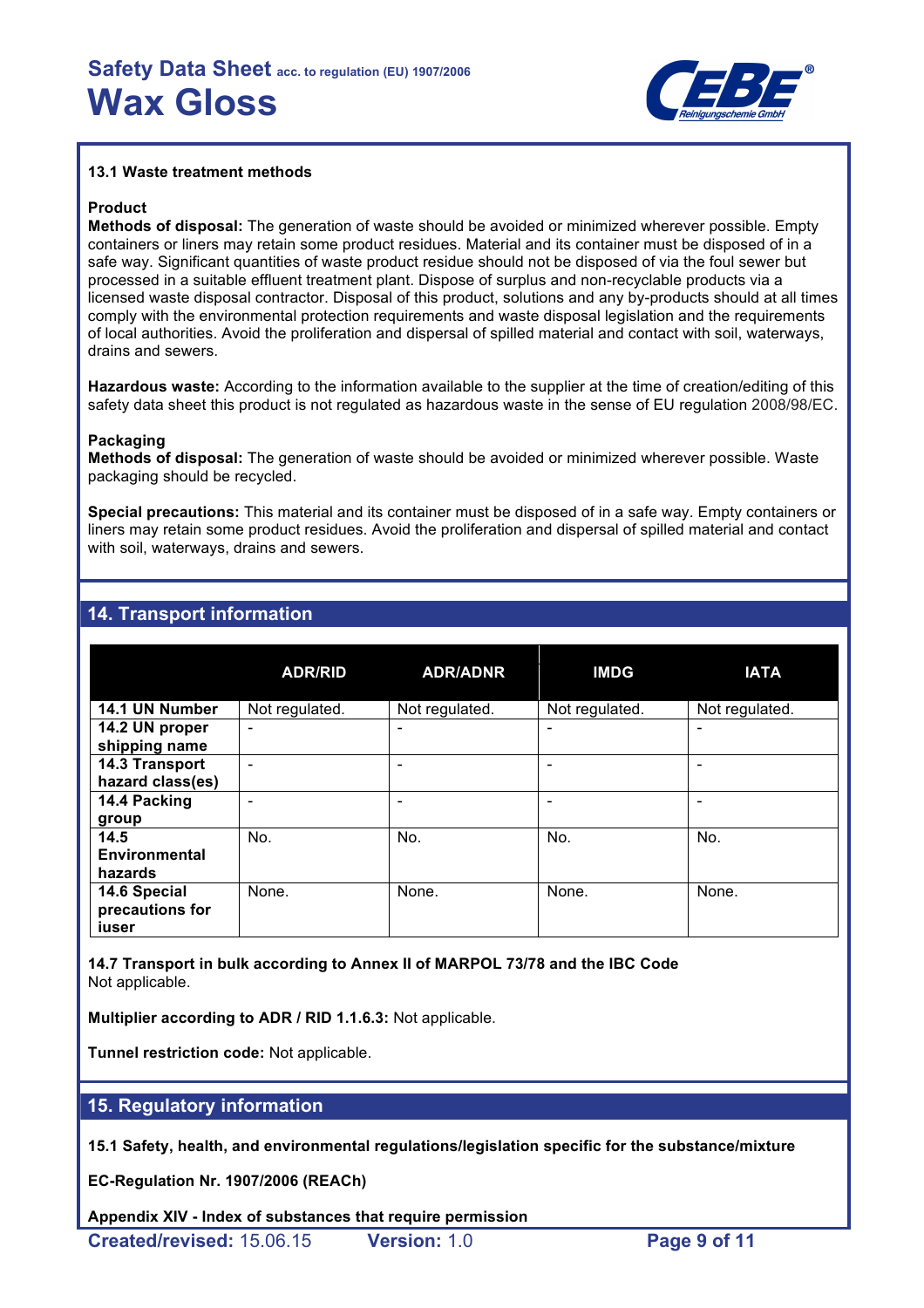

**Substances causing special concern:** None of the ingredients is listed.

**Appendix XVII – Restriction of the production, the distribution, and the use of specific hazardous substances, mixtures, ans products:** Not applicable.

#### **Other EU-Regulations**

**Contents according to 648/2004 EC:** <5% nonionic surfactants.

#### **15.2 Chemical safety assessment**

This product contains substances that still require substance assessments.

## **16. Other information**

 $\triangleright$  Marks the information that was changed since the last version.

#### **Abbreviations and acronyms:**

ADN/ADNR = European agreement for the international transport of hazardous materials on inland waterways ADR = European agreement for the international transport of hazardous materials on roads ATE = Estimation acute toxicity BCF = Bio concentration factor CLP = Regulation concerning the classification, labeling, and packaging Verordnung über die Einstufung, Kennzeichnung und Verpackung [Regulation (EC) No. 1272/2008] CAS = Chemical Abstracts Services Number DNEL = Derived Non-Effect Level DPD = Mixture regulation [1999/45/EG] EC = Europaean Commission EG = EG-Nummer EUH-Satz = CLP-specific hazard phrase IATA = International Aviation Transport Association IBC = Intermediate Bulk Container IMDG = International Maritime Dangerous Goods Code LogPow = Logarithm base-10 of the n-octanol:water pertition coefficient MARPOL 73/78 = International agreement from 1973 for the prevention of marine pollution caused by ships in the version of the protocol from 1978. ("Marpol" = marine pollution) MAK = maximum workplace concentration PBT = Persistent, bioacuumulating, and toxic PNEC = Predicted No-Effect Concentration REACH = Regultion concerning the Registration, Evauation, Approval and Restriction of Chemical Substances [Regulation (EC) No. 1907/2006] RID = Regulation for the transport of hazardous goods by railway REACH # = REACH Registration number vPvB = very persistent and very bioaccumulating **Full text of abbreviated H statements:** None. **Full text of classifications [CLP / GHS]**

None.

**Manufacturer of protective gloves:** KCL GmbH Industriepark Rhön Am Kreuzacker 9

**Created/revised:** 15.06.15 **Version:** 1.0 **Page 10 of 11**